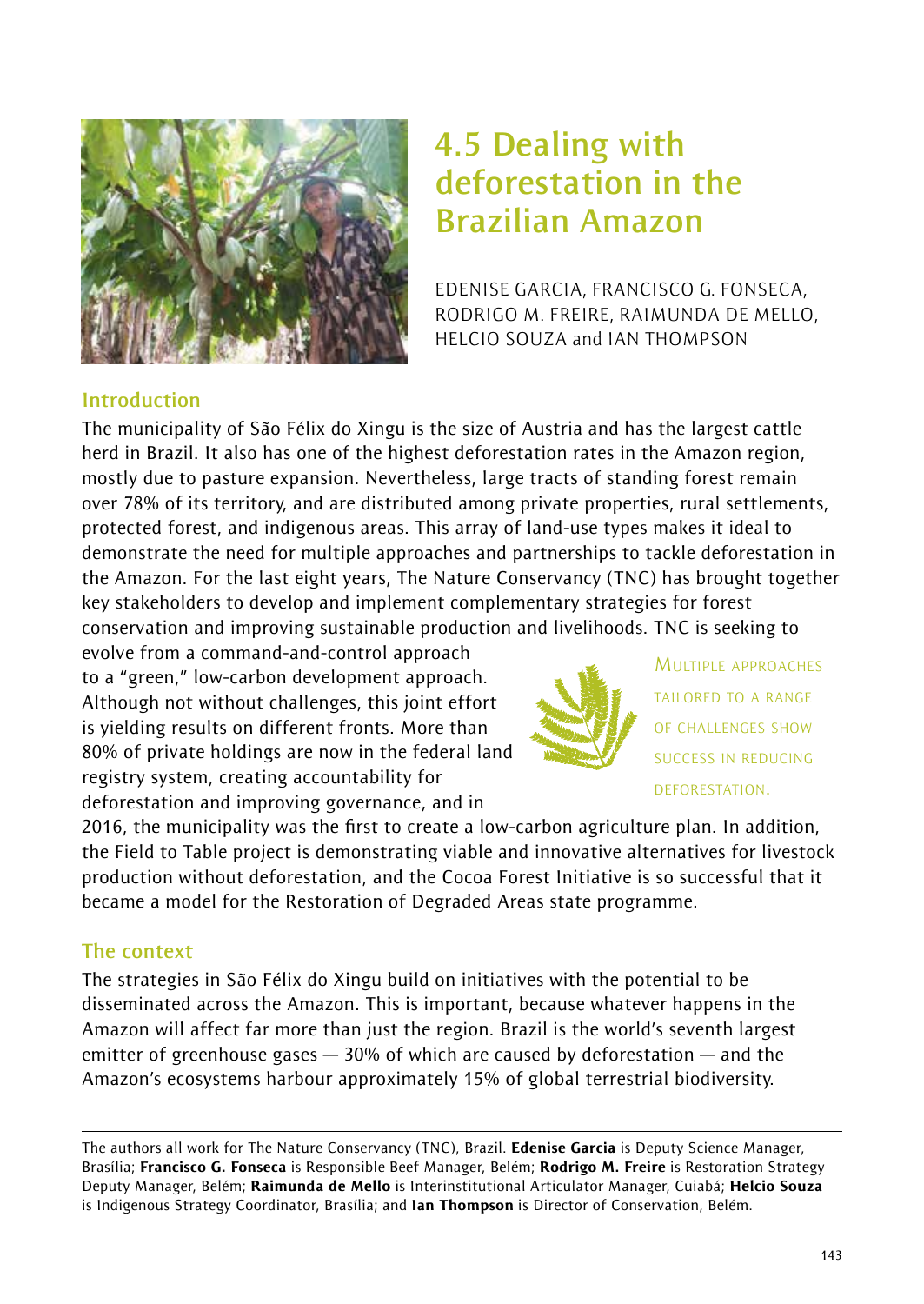The sixth largest municipality in Brazil in area, São Félix do Xingu in the state of Pará (Figure 1). The municipality occupies 8.4 million hectares but has a population of only 111,633. Almost 60% is legally protected, with 4.5 million ha of indigenous lands and 1.6 million ha of protected areas. These lands play an important role in preventing the advance of deforestation, but they are not free from threats, especially illegal ranching and logging. The area most at risk is the 1.6 million-ha *Triunfo do Xingu* Environmental Protection Area; it is less strictly protected, since private use is allowed. In 2016, it accounted for 57% of all deforestation in the municipality, although it makes up only 19% of the land area. High rates of small-scale forest clearing are also seen in official land reform settlements. They occupy only 5% of the municipality but accounted for 25% of the deforested area in 2016.

With a cattle population that increased from 30,000 to 2.3 million between 1997 and 2013, São Félix do Xingu now has the largest municipal herd in Brazil. Although pasture expansion is more pronounced on medium to large properties, many small landholders also converted forest to pasture. Practised extensively and without proper management, cattle ranching typically forms only one part of a cycle that begins with deforestation and slash-and-burn and is followed by land degradation and abandonment, and the deforestation of new areas. By the time The Nature Conservancy started working in the area in 2009, the area was the symbol of a frontier out of control and among the first municipalities on the Brazilian government's "blacklist" of those with the highest defores-



tation rates. Inclusion in this list resulted in stricter federal oversight, and economic sanctions such as embargoes and reduced access to credit for farmers.

To find common ground for forest conservation and sustainable production in a region with a history of land conflicts and poor governance, TNC began an integrated, large-scale initiative involving diverse

actors working across many land-use types. Formal partnerships were established with the municipal and state governments, federal agencies, ranchers, slaughterhouses and beef retailers, smallholders and other critical local actors, such as the Alternative Cooperative of Small Rural and Urban Producers (CAPPRU), the Association for the Development of Family Agriculture of Alto Xingu, and the Rural Workers Union. To date, partnerships have focused on four main strategies: 1) compliance with environmental regulations; 2) improved livestock farming; 3) sustainable alternatives for smallholders; and 4) enhanced territorial and environmental management of indigenous land and protected areas. These strategies are synchronized with the state Green Municipalities Program, which aims to reduce deforestation and support sustainable agriculture and ranching, landscape planning and land titling. In addition, two other initiatives — cattle intensification and cocoa-based agroforestry — are inspiring Pará state to promote sustainable development in its 2030 strategic plan.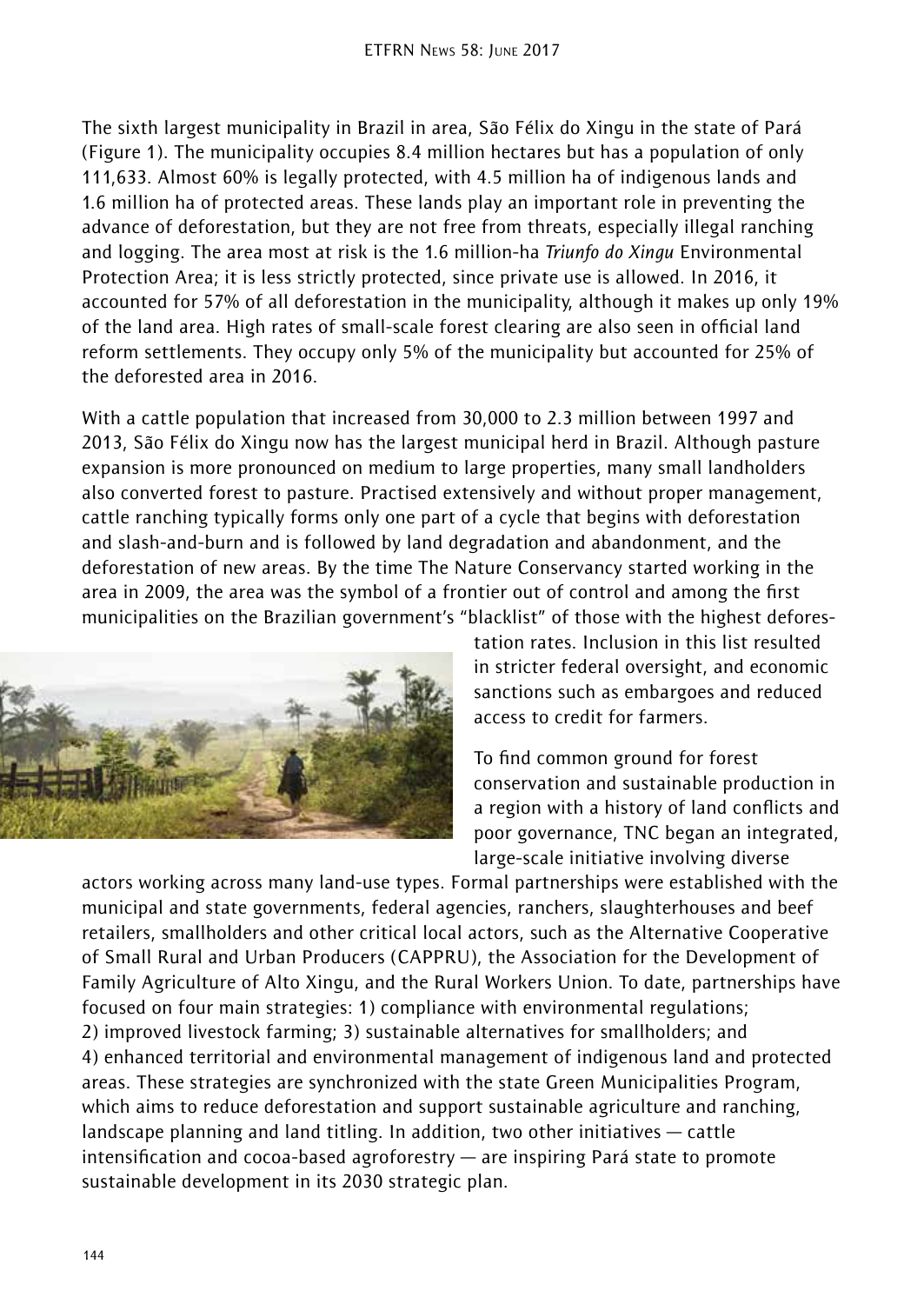



Source: R.S. Vale, TNC

## **Compliance with environmental regulations**

Since 2009, TNC has helped local and state governments to fine-tune environmental management, compliance, control and monitoring models to increase the capacity of public agencies and the private sector to reduce deforestation and promote the rational use of natural resources. TNC's goal is to help bring rural properties and the beef supply chain into compliance with the Brazilian Forest Code. Under the Forest Code, 50–80% of all properties in the Amazon (the "legal reserve"), and all areas along watercourses, around springs and on steep slopes ("permanent preservation areas"), must be kept under native forest cover. If deforested, these areas need to be restored, or in the case of legal reserves deforested in excess prior to 2008, they can be offset. To strengthen environmental governance in support of this goal, TNC's actions have included the following initiatives.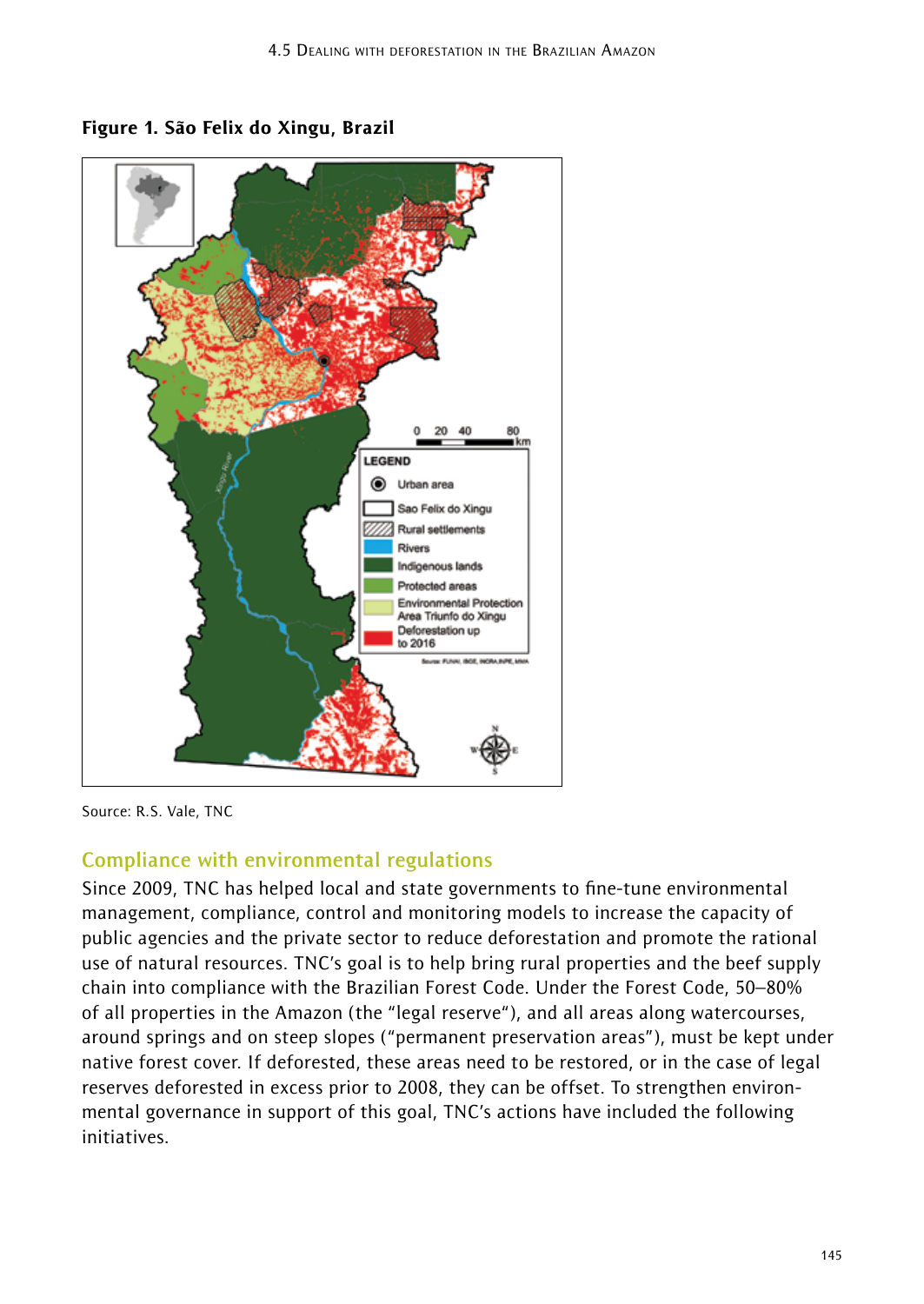# *Support for the rural environmental registry*

Demarcation and registration of farms and settlements within the federal *Cadastro Ambiental Rural* (CAR) is the first stage in meeting the requirements of the Forest Code, which involves mapping the border of all private land, permanent preservation areas and legal reserves. With financial support from the Amazon Fund of the Brazilian Development Bank, TNC mobilized land-owners and provided technical assistance, resulting in more than 80% of eligible land in São Félix do Xingu being registered. CAR is being used to link deforestation data with properties and property owners. This creates accountability, because even though Brazil has a very well-organized satellite-based deforestation monitoring system that covers the Amazon, without CAR it is nearly impossible to assign responsibility for areas with unclear or nonexistent land titles. CAR is also used by corporate commodity buyers to improve traceability in their supply chains.

## *Mapping and development of technical tools*

Using a combination of data from the CAR system, high-resolution digital land cover satellite images, hydrology and road maps, TNC has developed tools that enable detailed analysis of a farm's environmental condition, show how much land each farmer is legally required to restore, and indicates the optimal locations for productive land and protected forest. The tools also provide a robust foundation for the development and implementation of the Altered and Degraded Area Recovery Plan, as required by the Forest Code.

## *Support for the creation of the São Félix do Xingu Environmental Observatory*

This monitoring system was established to detect and investigate illegal deforestation throughout the municipality, involving training in GIS and remote sensing, logistical support, and provision of equipment and technical resources. The municipal government then hired the trained technicians to newly created permanent positions, a key factor in the sustainability of the observatory.

# *Facilitating the São Félix do Xingu Pact for the End of Illegal Deforestation*

This voluntary political commitment was made in 2011 by municipal, state, and federal government entities, producer organizations, community associations and NGOs. It includes a list of needs and actions to be prioritized in order to reduce deforestation and promote sustainable production.

## **Improving livestock farming**

In 2012, with support from the Moore Foundation, TNC launched the Field to Table project in partnership with the municipal farming union, the Marfrig Group (a company in the livestock sector), and the USA-based retailer Walmart. The aim was to establish a deforestation-free supply chain for beef. One component was developing a model for sustainable, low-carbon livestock intensification, based on the good agricultural practices program of the Brazilian Agricultural Research Corporation (EMBRAPA). The model was piloted on 13 farms occupying a total area of 40,000 ha, half under pasture (Garcia et al. 2017). Farmers received technical assistance on improved ranching practices and farm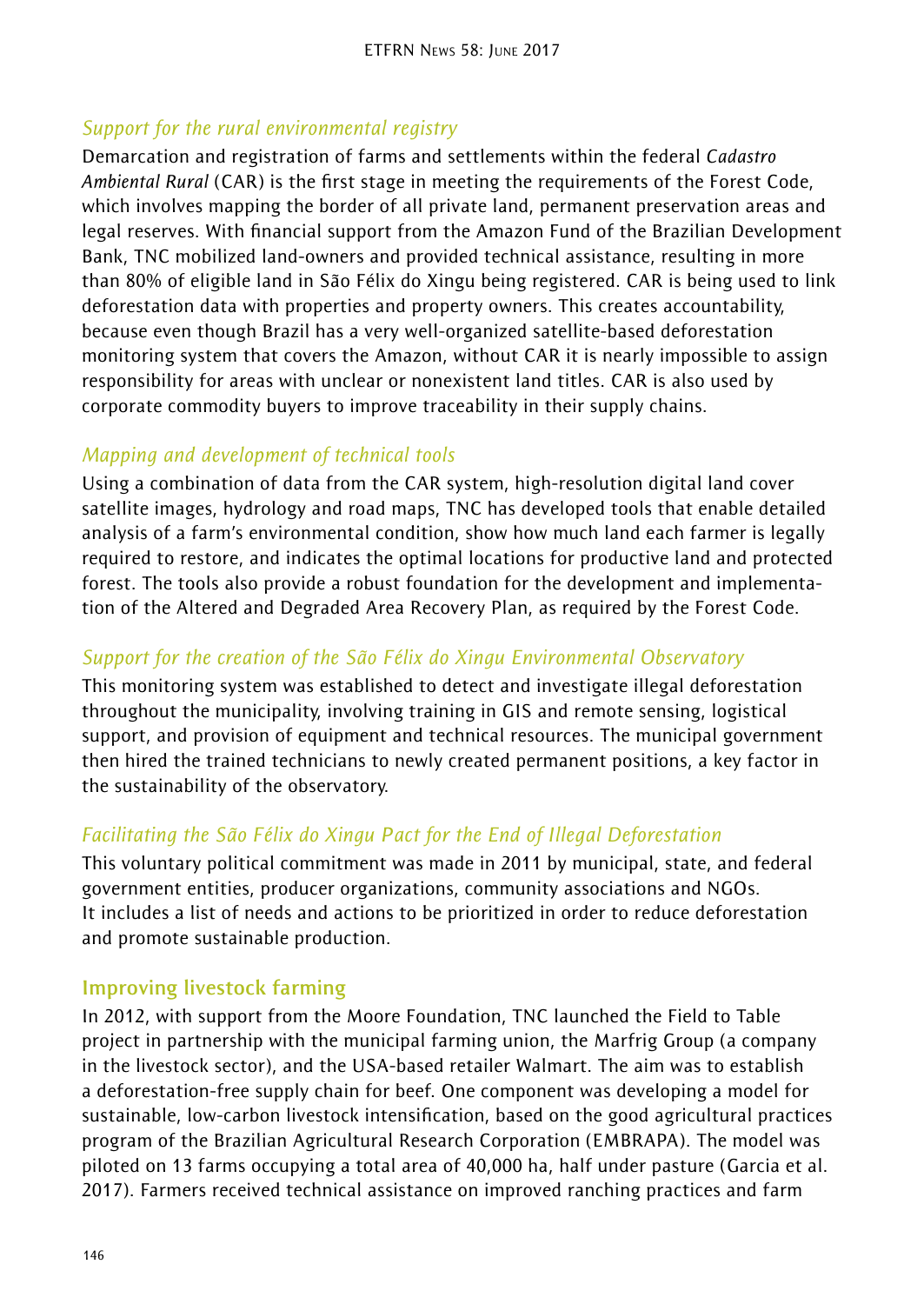business management, and degraded permanent preservation areas along watercourses were restored in compliance with the Forest Code.

Another component being developed is a monitoring system that integrates CAR, deforestation, and animal traceability information. Once farms are in the registry, meat buyers can track cattle back to their source farms, verify that suppliers are operating in deforestation-free areas, and exclude others from the market until they commit to restoration or other defined measures and ensure future environmental compliance. During the second phase of the project, starting in 2017, another 150 farms will be engaged, a voluntary protocol will be developed and an independent audit system will verify the origin of deforestation-free beef.

#### **Sustainable cocoa – a smallholder alternative**

Looking for sustainable economic and food security alternatives for family farmers, TNC has been working since 2011 on the Cocoa Forest Initiative, with financial support from Cargill and the Norwegian Agency for Development Cooperation. This initiative promotes restoration of degraded pastures with cocoa-based agroforestry systems; the native cocoa forms the understorey below a canopy of timber, fruit and fuel trees. In addition to providing shade and microclimatic protection for young cocoa plants, trees produce goods, host pollinators and predators of cocoa pests, and contribute to increased biodiversity and carbon sequestration. Although constrained by high labour requirements, cocoa agroforests can also be an economically attractive option in complying with the Forest Code, which obliges land owners to reforest excess cleared land with native trees.

Following two years of preparation, the project began with 31 properties, mostly in official land reform settlements (Gomes et al. 2015). Today, 82 families are participating, each with an average of 4 hectares; projections estimate that by 2020, there will be 1,000 farms involved in cocoa-based agroforestry. Annual crops include cassava, maize and banana, which are grown as food crops before the cocoa starts to produce. Timber species represent the long-term investment that will motivate owners to maintain their land in forest cover. They include native mahogany (*Swietenia macrophylla*); this a timber tree, but farmers also prefer it due to the high market demand for its seeds. Copaiba (*Copaifera* spp.) and andiroba (*Carapa guianensis*) are both also planted and are commercially valuable for the extraction and sale of oil. The native acai palm (*Euterpe oleraceae*) can also be an early component of the system.

Participatory demonstration units are also being established, which are centres for dissemination and exchange of technical knowledge. Each unit is founded on a successful participant in the first phase, with the aim of attracting neighbouring farmers within a 15-km radius. This reduces logistical constraints in the provision of technical assistance and capacity building, and facilitates knowledge exchange and cooperation among small farmers, to foster gradual changes in perceptions and practices. The project took a multistakeholder approach, engaging grassroots organizations, government agencies and the private sector. An initial partnership was established with Cargill, CAPPRU, the São Félix Municipal Bureau of Agriculture, and the Ministry of Agriculture's Cocoa Research and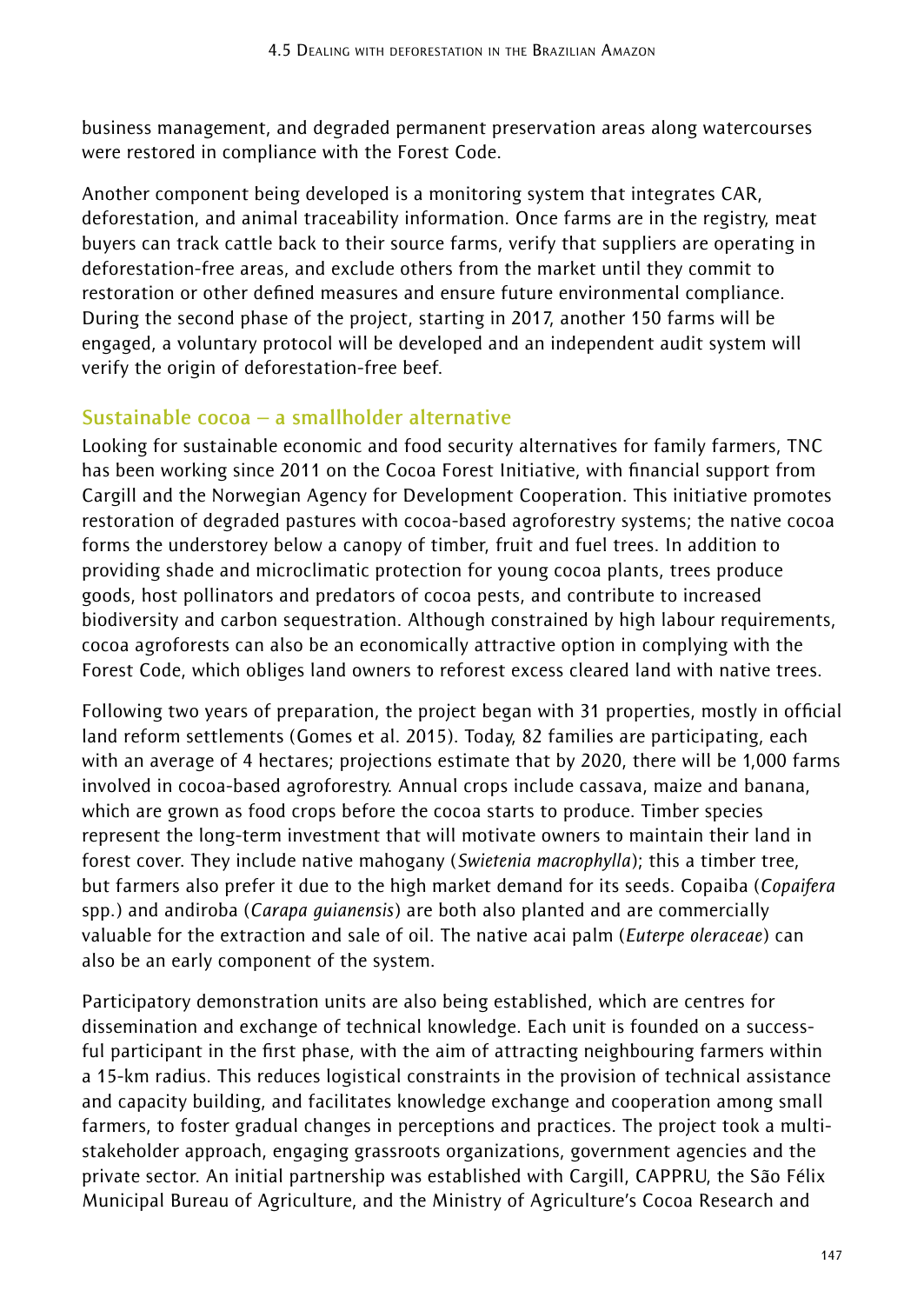Technical Extension Agency. Due its success, the Cocoa Forest Initiative was used as a model for the state's restoration of degraded areas programme.

## **Managing indigenous lands and protected areas**

TNC works on two indigenous lands under a technical cooperation agreement with the Brazilian Indian Foundation to implement the National Policy of Environmental Management on Indigenous Lands, supported by the Amazon Fund. Management plans are being developed using tools that include life plans, monitoring plans, ethno-mapping and institutional strengthening, and will incorporate opportunities for generating sustainable income. One example is the collection of seeds and production of seedlings from highvalue timber species, to be used in restoration projects throughout the municipality. Indigenous people are also being trained to monitor and protect the borders of their lands and the resources contained within them, to participate in state and municipal land-use planning and management processes, and to create a learning network to share experiences.

The Triunfo do Xingu Environmental Protected Area suffers from increasing deforestation and forest degradation, which are driven primarily by the expansion of inefficient ranching practices and worsened by the lack of resources to effectively enforce



boundaries. In partnership with the state and municipal environmental secretaries, TNC supported the formation of a management council and the development and implementation of the management plan. Farms located in this area will be a focus for the second phase of the Field to Table project.

## **Remaining challenges**

Reducing deforestation in the complex landscape of São Félix do Xingu presents multiple challenges. Official data indicate that deforestation continues to

be among the highest in the Amazon, but it is not constant across the municipality. A few CAR-registered private farms and official land reform settlements still have very high deforestation rates, but a significant proportion of deforestation is in the remaining unregistered land. In 2015, only ten farms — of more than 6,000 — were responsible for 15% of all deforestation in the municipality, and some had cleared at least 500 ha. Given the investment required for forest clearance, there appears to be a belief in impunity from the consequences of such illegal actions. A solution will not depend solely on initiatives by NGOs or private companies. Effective law enforcement is clearly necessary, alongside complementary public policies that enable economic alternatives to deforestation, technical assistance and access to capital. Small-scale producers, particularly in official land reform settlements, ought to be the main beneficiaries.